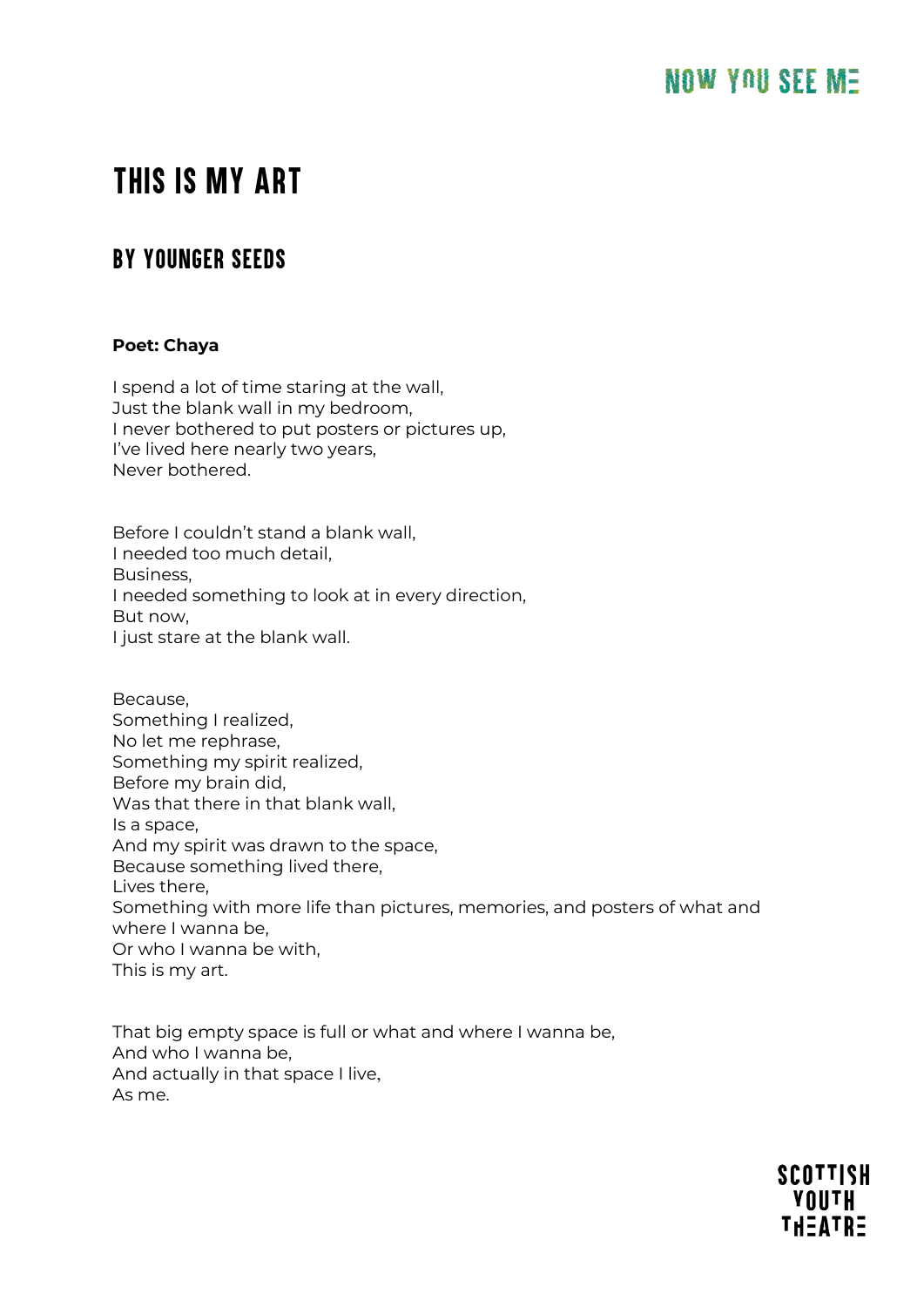Not a painting or a sculpture, Or a design of me, Authentically me. I don't look at the past or the future, No hoping or reminiscing, When I stare at that wall I am being me, In that moment.

And that is my art, When I can just, Be. That is my art.

I've written my best work on the blank wall in my bedroom, I've given my best performances to the blank wall in my bedroom, So now when the lockdown lifts, I'll take with me, The blank wall in my bedroom, Holding My art, Holding Me.

# **POET: Christina**

Muscles under tension, Arms stretching, legs bending, This is my art.

Vibrations create pitches, Voice singing, air flowing, This is my art.

Words describe my feelings, Pen scratching, paper shadowing, This is my art.

Feelings become performance, Heart pouring, head racing, This is my art.

> **SCOTTISH YOUTH** THEATRE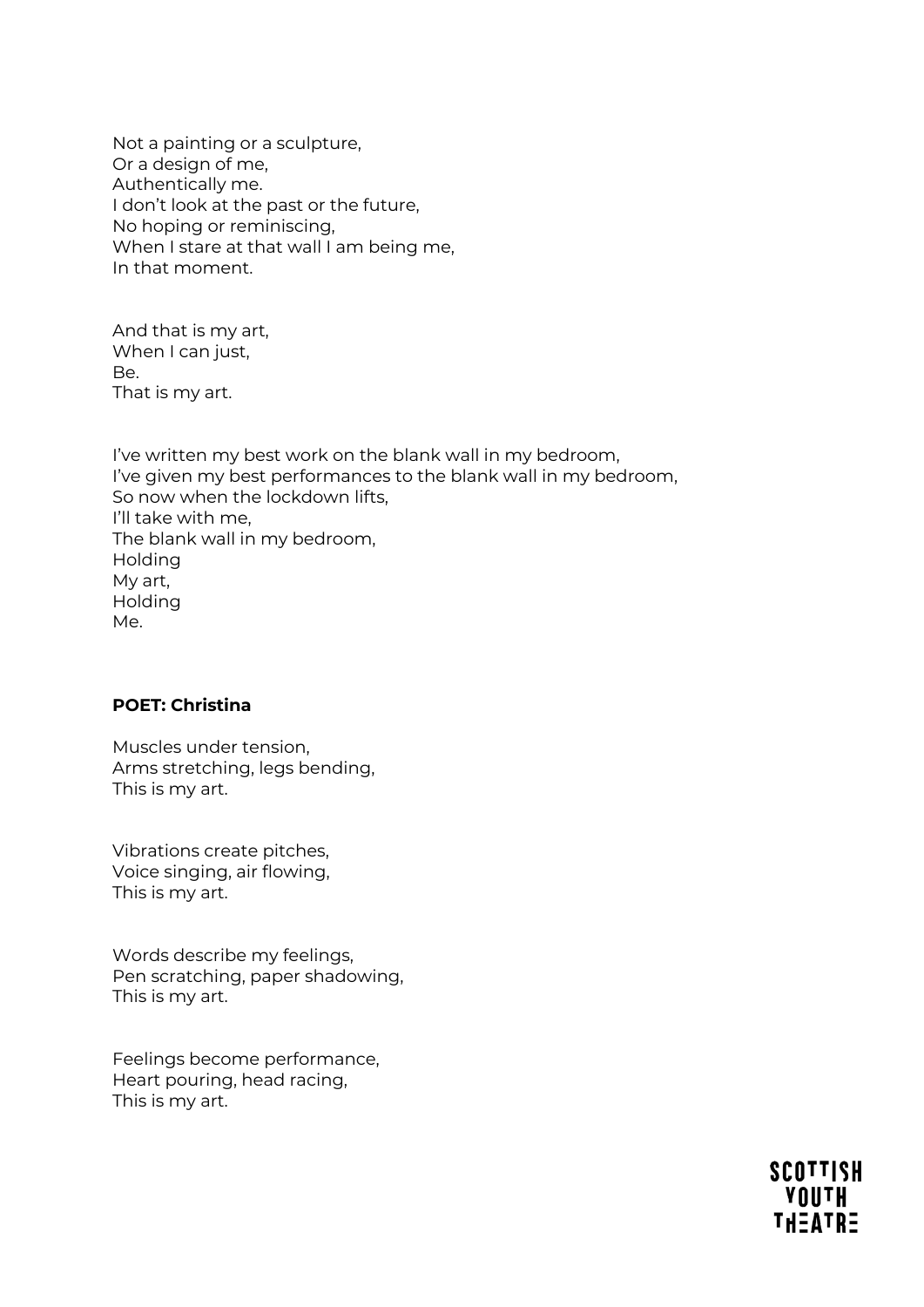#### **POET: Tawona**

This is my art, from an unknown source it comes to me,

to be born in mind,

to be done by heart,

my art is this being,

both artist and audience,

taken in and taking in,

this being,

both master and servant,

praised and erased,

this being,

both mundane and magical,

zvidaidai,

amweni akati huuya uzoona,

amweni akati chinorashwa ngechiri mumaoko,

asi chiri mungazi,

amuna woye, chakandiwana,

this is my art.

**SCOTTISH HTUOY**<br>FHEATRE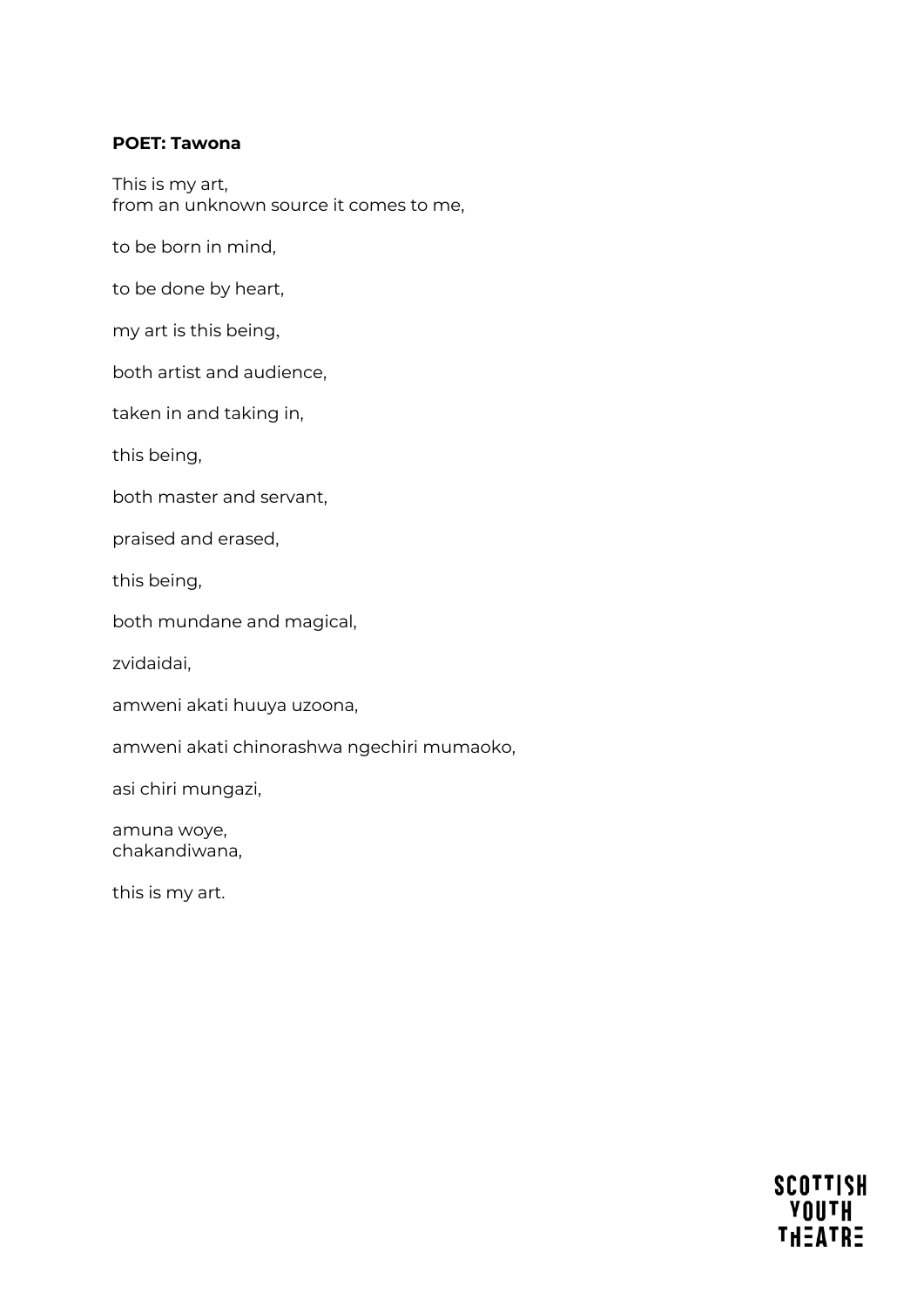#### **POET: Shaaray**

My art lies dormant, Patiently waiting for those two days of pure adrenaline each year.

But my art is also in every conscious and subconscious movement, thought and emotion, In every hour of every day.

My art is like a lion, It's always there, But not until it wants you to know of its presence.

#### **POET: Alan**

Hi, HEEEEY!   I'm the need, Life itself is how I feed, I'm untamed forever feral, Ignore me at your peril, I'm the self-cooking meal, I'm the presence you can feel, I'm the big pretentious; but that doesn't make me any less real, I'm that tip of your tongue, I'm that unspoken rule, I'm the quiet hero unsung, I'm underneath your human suit, I'm what u get when you peel and peel, I'm made of the stuff that's in your soul, I make you whole, I'm her that comes and goes in a flash and on a whim, I keep my own time, and I do my own thing.

I'm that post break up heal, I'm here for you to steal,   I'm the source, I'm the force,   I'm yours and I'm for sharing, I'm the reason why you care, I've been here all along my imaginary friend, Don't you recognise me?

> **SCOTTISH YOUTH THEATRE**